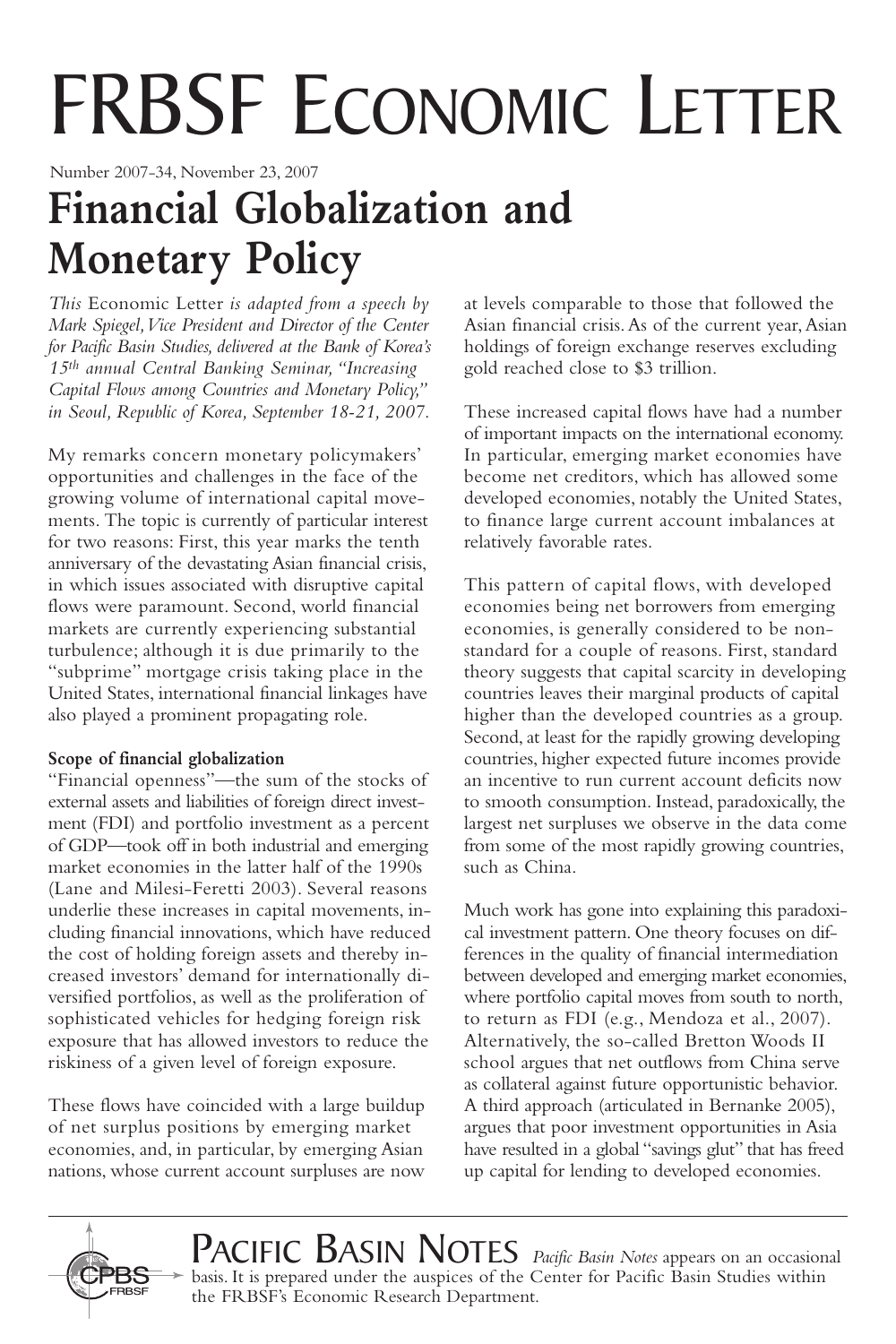**Financial globalization and optimal monetary policy** The increased volume of trade in financial assets has had a significant impact on international borrowing terms, as spreads on emerging market bonds have decreased markedly over time; for example, the Emerging Markets Bond Index yield has fallen from over 16% in 1998 to just over 6% in 2006. While this decline reflects a benign decrease in the cost of borrowing by emerging market economies, it also reflects the fact that debt obligations across countries are now being treated as more substitutable than they once were.

As financial markets thus become more integrated, the sensitivity of domestic and foreign investors to interest rate differentials increases. Over the last few years, yield curves across nations with comparable default-risk characteristics have converged. In this environment, longer-term real interest rates are likely to be less sensitive to transitory movements in the Fed's policy rate, the federal funds rate, suggesting that financial globalization has left interest rates less sensitive to monetary policy than in the past. In addition, this increased sensitivity reduces the effectiveness of the inflation tax, which implies that governments should rely less on this revenueraising instrument, all else equal.

Of course, there are some caveats to this contention. Central banks acting in concert, as when several recently moved to inject liquidity into the financial system, can still have a substantial impact on financial markets. Moreover, as Rogoff (2006) noted, to the extent that central banks in Asian countries as well as in the oil-exporting countries target the dollar in their monetary policies, the impact of Fed policy actions will be amplified.

**Monetary policy responses to financial globalization** The additional discipline placed on monetary authorities from enhanced financial integration has led more countries to pay increasing attention to targeting the inflation rate, formally or informally, as their policy goal. For example, nearly half the OECD countries now formally target inflation, as do ten emerging market economies, and the European Monetary Union (EMU) enunciates an inflation target, while the U.S. cites "price stability" as one of its two monetary policy goals. Inflationtargeting regimes have proved to be durable. So far, such regimes, which have existed for over 16 years, have been abandoned only by Finland and Spain, which did so in order to join the EMU, which itself has an inflation target (Rose 2007).

#### **Figure 1**





The increased focus on price stability has not been limited to formal inflation-targeting regimes.In 1998 average inflation rates for a representative group of emerging market economies stood at 16% higher than those prevailing in industrial countries. By 2006, that gap had been reduced to 6%, or just 4% above average levels in industrial countries.

Measurement is in percent, measured as standard deviation.

The variability of inflation has also declined markedly in emerging market economies. Standard economic theory suggests that the variability of inflation, rather than its level, is key to determining output volatility. In practice, high inflation tends to coincide with variable inflation, which is why keeping the rate of inflation under control is usually sufficient to control its variability as well. Over the preceding ten years, as average inflation rates fell in emerging market economies, the variability of inflation in those countries has fallen as well (see Figure 1).

The renewed focus on controlling inflation and inflation expectations has led to improved conditions in capital markets. Emerging market economies have moved from bank borrowing in external socalled "hard" currencies towards external borrowing in bonds denominated in their domestic currencies with relatively long maturities and fixed interest rates. Korea and Thailand introduced 10-year domestic-currency bonds in the 1990s, while, by the year 2000, Brazil, Chile, Colombia, Indonesia, Mexico, and Russia had also issued domestic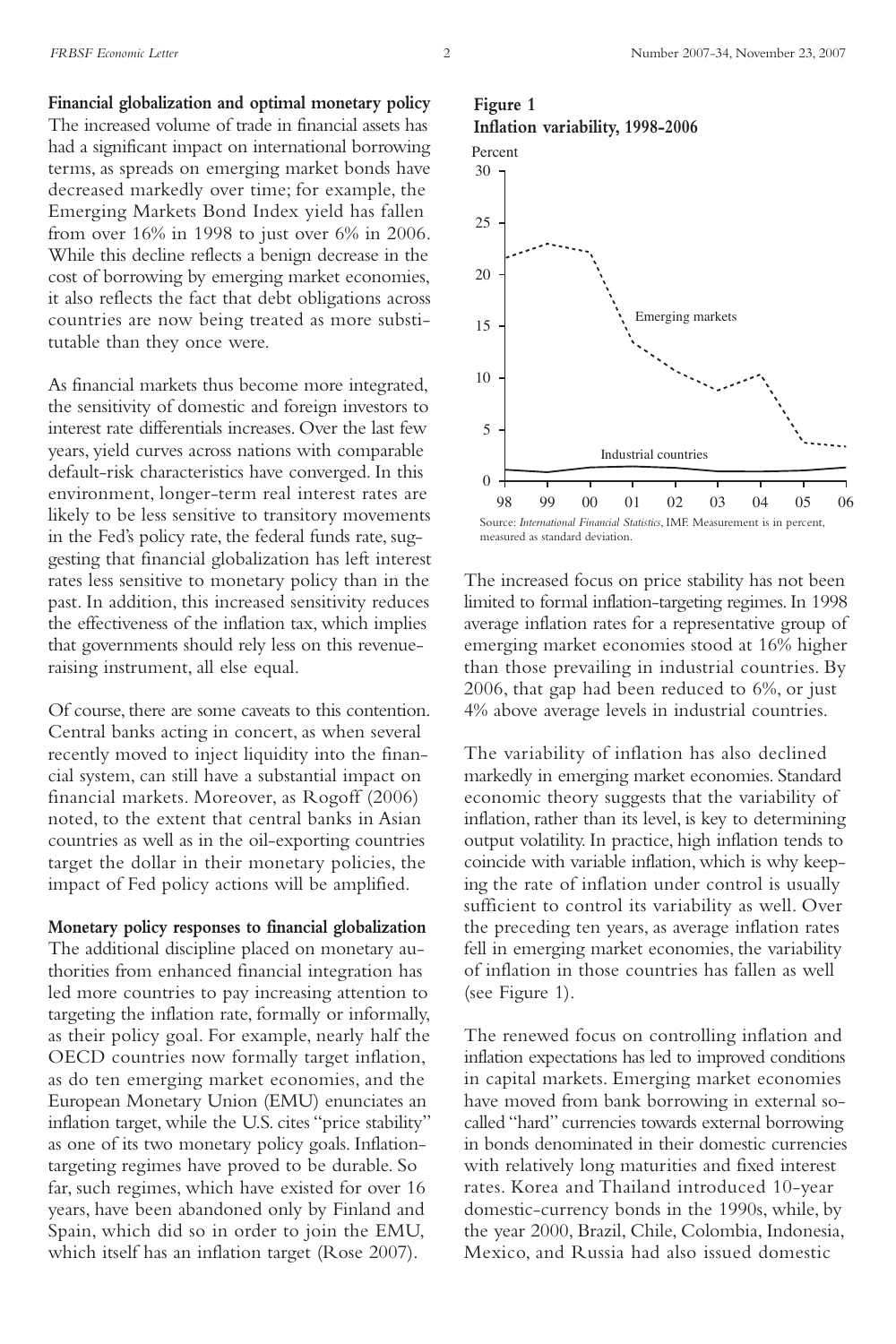currency bonds (Kroszner 2007).As these instruments have become more standard, their yields have decreased, allowing these countries to borrow at favorable terms.

This shift has achieved several desirable effects. First, currency risk has been shifted from borrower to lender. Second, the fixed interest rates have shifted interest rate risk to creditors as well. Third, the longer maturities reduce the risk of disruptive "sudden stops" in credit that have resulted in costly failures in the past. Fourth, government issues in local currency have helped encourage the development of local bond markets by providing "benchmark" yield curves for pricing private debt. Finally, when defaults do take place in bond markets, contagion is limited by the wide dispersion of creditors.

#### **Financial globalization and emerging market economies**

While financial globalization raises opportunities for acquiring capital at more favorable interest rates, it also brings new challenges for emerging market economies. In particular, globalization raises the possibility of exacerbated exchange rate volatility, which can be a source of output variability; that is, emerging economies may suffer terms of trade shocks from real exchange rate changes when nominal exchange rate movements are not passed through to changes in domestic prices. Exchange rate depreciations can also lead to inflationary pressure through increased import prices. Finally, as many emerging market economies continue to have liabilities denominated in dollars, exchange rate depreciations can lead to "currency mismatch" issues, as exchange rate movements raise the relative value of liabilities and damage the nation's balance sheet as a whole.

These issues are often raised in discussions of the impact of financial globalization because some believe that emerging market central banks that pursue price stability, or even formal inflation targets, leave themselves open to exchange rate volatility.The intuition behind this concern is the so-called "impossible trinity," which notes that a country cannot simultaneously pursue price and exchange rate targets while maintaining open capital accounts. However, recent studies, such as

Rose (2007) have found that countries that target inflation experience no more exchange rate volatility on average than do countries that do not target inflation.

#### **Conclusion**

Financial globalization has provided an additional source of market discipline and, as Mishkin (2000) has pointed out, encouraged central banks to concentrate on stabilizing prices and not on stabilizing output. In practice, this change in policy has resulted in the benign results of decreased output volatility, lower inflation rates, and reduced borrowing costs worldwide.

#### **Mark M. Spiegel Vice President**

#### **References**

- Bernanke, Ben. 2005."The Global Savings Glut and the U.S. Current Account Deficit."The Homer Jones Lecture, St. Louis, Missouri,April 14. http://www.federalreserve.gov/boarddocs/ speeches/2005/200503102/default.htm
- Kroszner, Randall S. 2007."Globalization and Capital Markets: Implications for Inflation and theYield Curve." Speech at the Center for Financial Stability (CEF), Buenos Aires, Argentina. http://www.federalreserve.gov/boarddocs/ Speeches/2007/20070516/default.htm
- Lane, Philip R., and Gian Maria Milesi-Ferretti. 2003. "International Financial Integration." *IMF Staff Papers* 50, Special Issue, pp. 82–113.
- Mendoza, Enrique G.,Vincenzo Quadrini, and Jose-Victor Rios-Rull. 2007."Financial Integration, Financial Deepness, and Global Imbalances." NBER Working Paper 12909.
- Mishkin, Frederic S. 2000."Inflation Targeting for Emerging Market Countries." *American Economic Review* 90(2) (May), pp. 105–109.
- Rogoff, Kenneth S. 2006."Impact of Globalization on Monetary Policy." In *The New Economic Geography: Effects and Policy Implications, Symposium Sponsored by the Federal Reserve Bank of Kansas City*, Jackson Hole,Wyoming,August 24–26, 2006.
- Rose,Andrew K. 2007."A Stable Monetary System Emerges: Inflation Targeting Is Bretton Woods Reversed." *Journal of International Money and Finance* 26(5) (September), pp. 663–681.